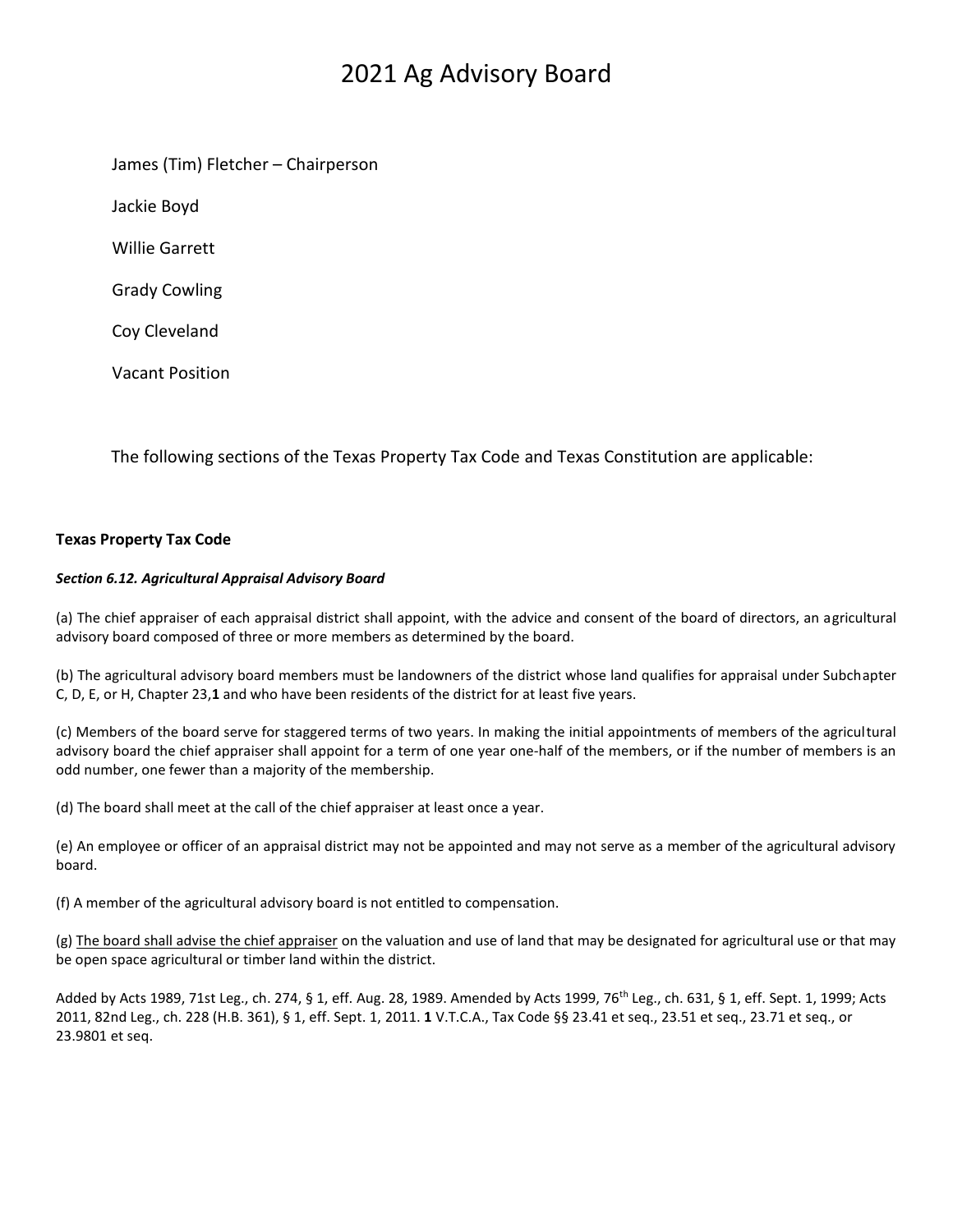#### **Section 23.51. Definitions**

In this subchapter:

(1) ''Qualified open-space land'' means land that is currently devoted principally to agricultural use to the degree of intensity generally accepted in the area and that has been devoted principally to agricultural use or to production of timber or forest products for five of the preceding seven years or land that is used principally as an ecological laboratory by a public or private college or university. Qualified open-space land includes all appurtenances to the land. For the purposes of this subdivision, appurtenances to the land means private roads, dams, reservoirs, water wells, canals, ditches, terraces, and other reshaping of the soil, fences, and riparian water rights. Notwithstanding the other provisions of this subdivision, land that is currently devoted principally to wildlife management as defined by Subdivision (7)(B) or (C) to the degree of intensity generally accepted in the area qualifies for appraisal as qualified openspace land under this subchapter regardless of the manner in which the land was used in any preceding year.

*(2) ''Agricultural use'' includes but is not limited to the following activities: cultivating the soil, producing crops for human food, animal feed, or planting seed or for the production of fibers; floriculture, viticulture, and horticulture; raising or keeping livestock; raising or keeping exotic animals for the production of human food or of fiber, leather, pelts, or other tangible products having a commercial value; planting cover crops or leaving land idle for the purpose of participating in a governmental program, provided the land is not used for residential purposes or a purpose inconsistent with agricultural use; and planting cover crops or leaving land idle in conjunction with normal crop or livestock rotation procedure. The term also includes the use of land to produce or harvest logs and posts for the use in constructing or repairing fences, pens, barns, or other agricultural improvements on adjacent qualified open-space land having the same owner and devoted to a different agricultural use. The term also includes the use of land for wildlife management. The term also includes the use of land to raise or keep bees for pollination or for the production of human food or other tangible products having a commercial value, provided that the land used is not less than 5 or more than 20 acres.*

## **Texas Constitution**

#### Article 8. Taxation and Revenue

Sec. 1-d. ASSESSMENT OF LANDS DESIGNATED FOR AGRICULTURAL USE.

(a) All land owned by natural persons which is designated for agricultural use in accordance with the provisions of this Section shall be assessed for all tax purposes on the consideration of only those factors relative to such agricultural use. "Agricultural use" means the raising of livestock or growing of crops, fruit, flowers, and other products of the soil under natural conditions as a business venture for profit, which business is the primary occupation and source of income of the owner.

(b) For each assessment year the owner wishes to qualify his land under provisions of this Section as designated for agricultural use he shall file with the local tax assessor a sworn statement in writing describing the use to which the land is devoted.

(c) Upon receipt of the sworn statement in writing the local tax assessor shall determine whether or not such land qualifies for the designation as to agricultural use as defined herein and in the event it so qualifies he shall designate such land as being for agricultural use and assess the land accordingly.

(d) Such local tax assessor may inspect the land and require such evidence of use and source of income as may be necessary or useful in determining whether or not the agricultural use provision of this article applies.

(e) No land may qualify for the designation provided for in this Act unless for at least three (3) successive years immediately preceding the assessment date the land has been devoted exclusively for agricultural use, or unless the land has been continuously developed for agriculture during such time.

(f) Each year during which the land is designated for agricultural use, the local tax assessor shall note on his records the valuation which would have been made had the land not qualified for such designation under this Section. If designated land is subsequently diverted to a purpose other than that of agricultural use, or is sold, the land shall be subject to an additional tax. The additional tax